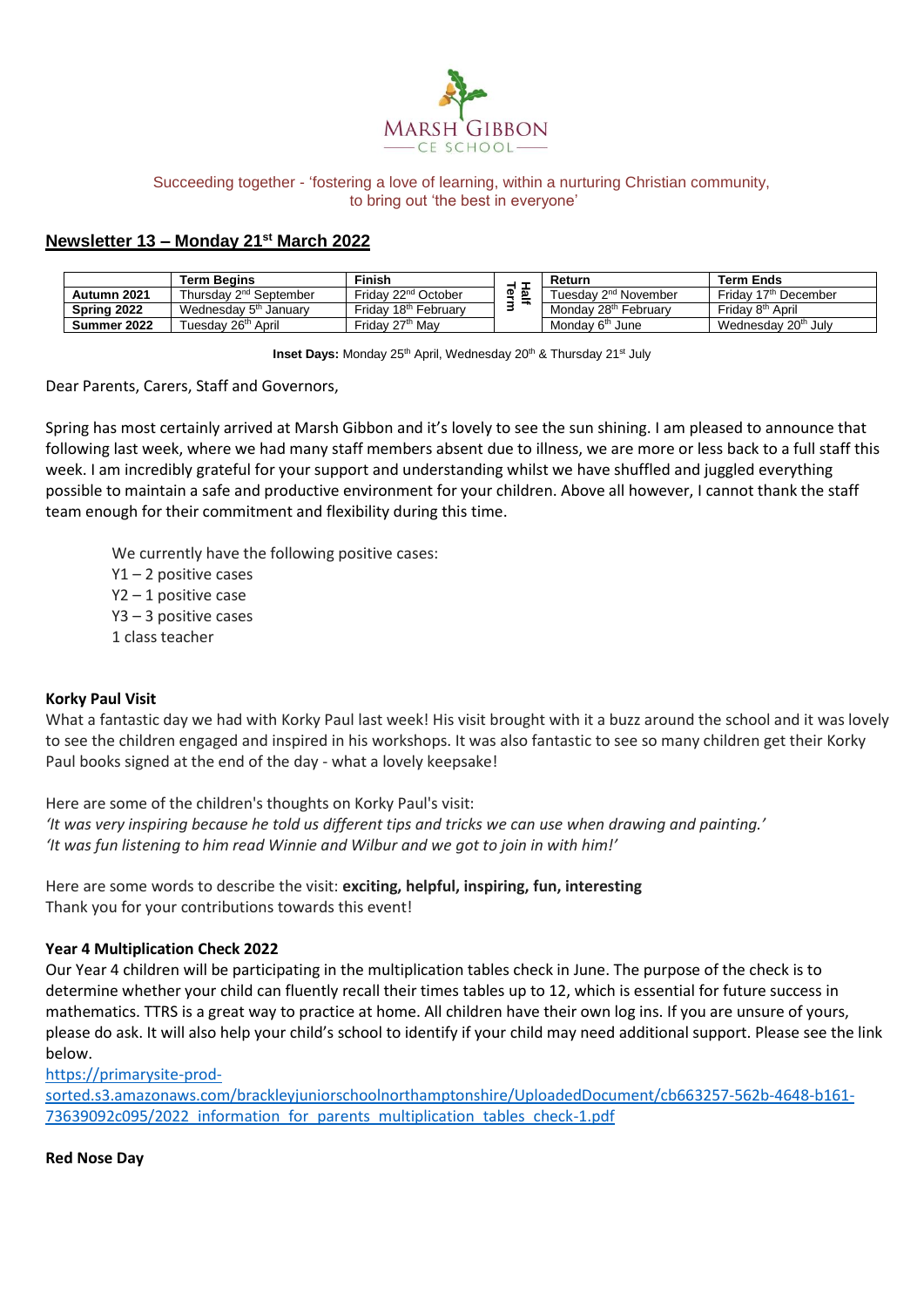It was lovely to see so many red noses and red clothes around the school on Friday 18<sup>th</sup> March and thank you you to everyone who donated to the charity. If you'd still like to donate, donating is quick and easy through this link <https://donation.comicrelief.com/>

## **ClassDojo Private Messaging**

Please remember that we are no longer using ClassDojo for parents to send private messages to teachers. All communication must go through the school office. We thank you for your understanding with this.

## **Marsh Gibbon C of E School Governing Board**

School governors have an important role in monitoring the safety, welfare and education of all of our children. To do this, school governors work as a team with an open and caring approach alongside the Headteacher, staff and parents to create a school where everyone feels valued and the children are at the heart of everything that we do here at Marsh Gibbon C of E School.

We are looking for committed people to join Marsh Gibbon C of E School's Governing Board. If you know of someone **outside of school** who might have the time and interest in becoming a school governor, please do ask them to contact the school office [office@marshgibbon.bucks.sch.uk](mailto:office@marshgibbon.bucks.sch.uk) If you would like to find out more about how you can contribute to governance at our school, or have any questions about anything, then please contact the school office who will then arrange for a governor to contact you. [office@marshgibbon.bucks.sch.uk](mailto:office@marshgibbon.bucks.sch.uk)

## **Moving Up to Secondary School**

Please find attached leaflet from Buckinghamshire County Council regarding support for those pupils who are anxious, concerned or worried about their transition to secondary school.

#### **Year 3 Egyptian Day**

It's always so wonderful to welcome the children into school with happy, smiling faces looking forward to their learning. The children have had the most amazing day in Year 3 today and they all looked absolutely fantastic in their Egyptian costumes. We thank you for your support and help with this. The whole day has been full of 'Egyptian' learning. Some of the activities have been making Egyptian bread, "Aish baladi", making Papyrus, building pyramids, singing and dancing, making clay pots and also dressing a mummy. I'm sure that you'll all agree that this really does show the school vision in action '…fostering a love of learning'. We thank the whole Year 3 team, Miss Exley, Mrs Thripland and Mrs Smith for organising the creative day for the children.

#### **A message from Buckinghamshire county about the conflict in Ukraine**

All of us have been following the war in Ukraine with horror and disbelief. The Local Authority have been advised by central government that we can expect the arrival of Ukrainian refugees across the country over the next few weeks and we know that the people of Buckinghamshire will be generous in taking these families in and keeping them safe in our community.

The refugee population is overwhelmingly made up of women and children, and in order for them to feel safe and valued in this country, a school place will be a key element in their support. It is important that we all do our best to support these victims of war and welcome them into our school communities with empathy and compassion. When we have further information on the situation for our school, we will write to you again.

#### **How to talk to your children about the conflict in Ukraine**

As hostilities in Ukraine escalate, children may see and hear things about the crisis in the news, leading to feelings of uncertainty, anxiety and fear, which parents and caregivers need to address. Save the Children's psychologists want. In school we are not discussing the conflict unless children bring it up and then the advice has been for us to be factual and allow children to talk about their worries.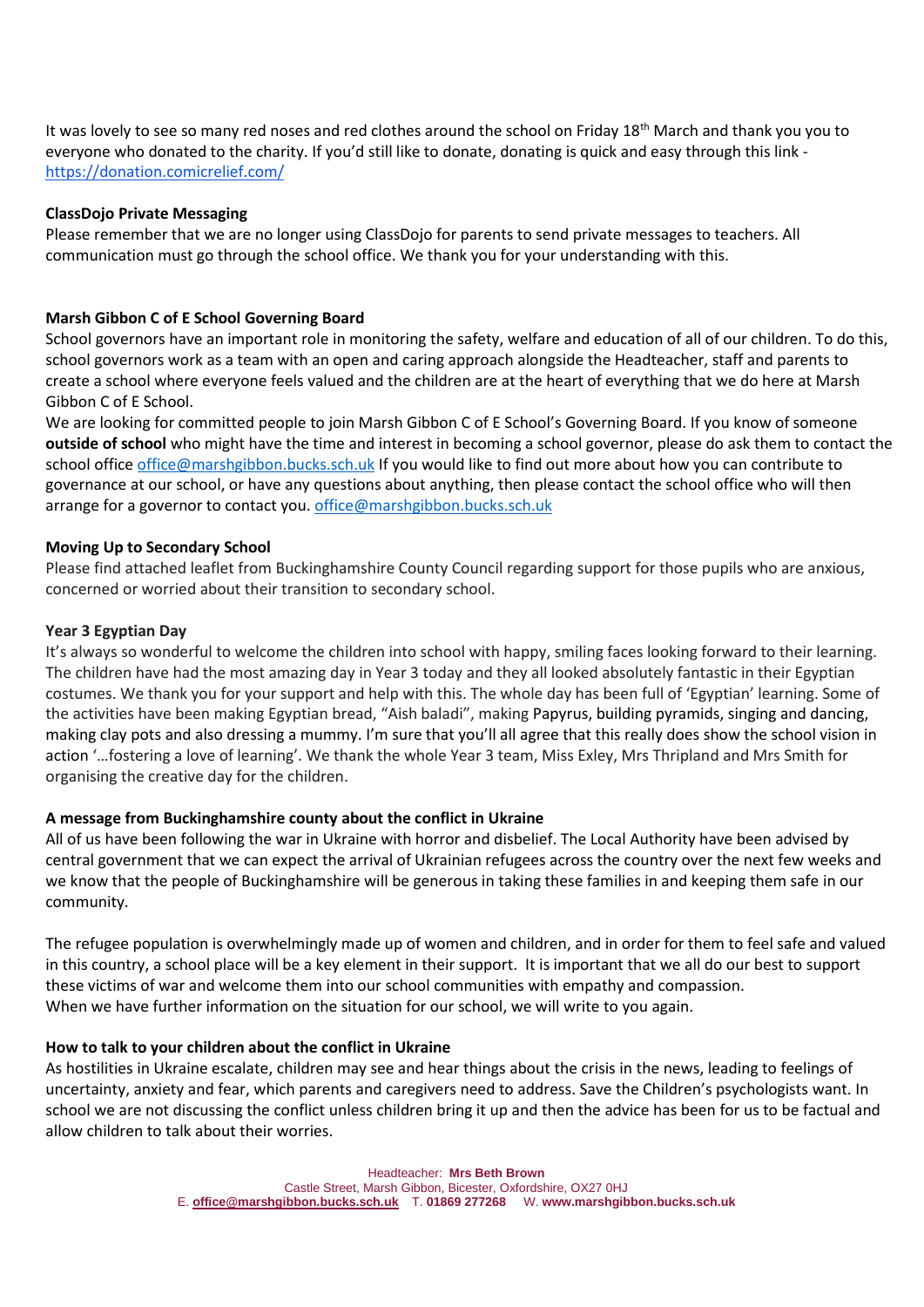*"What is happening in Ukraine can be frightening for both children and adults. Ignoring or avoiding the topic can lead to children feeling lost, alone and more scared, which can affect their health and wellbeing. It is essential to have open and honest conversations with children to help them process what is happening," said Ms. Lemche.* 

Do click on this link for more information about how to talk to your child about Ukraine. <https://www.savethechildren.org/us/charity-stories/how-to-explain-conflict-ukraine-to-children>

#### **Attendance Matters**

We recognise the key role that punctuality and attendance plays in the quality of education we can deliver at Marsh Gibbon CE School and ask parents to play their role in supporting us by ensuring children arrive at school on time and no later than 8:55am**.** When children arrive persistently late, we recognise this may be unsettling for them, in addition to missing out on the morning learning tasks planned to address misconceptions from prior learning

## **Congratulations**

Well done to our latest Celebration Certificate recipients:

| <b>EYFS - Butterflies</b> | Eric, Jack, Cameron, Ben                         | Year 3 - Rabbits   | Reuben, Felix                |
|---------------------------|--------------------------------------------------|--------------------|------------------------------|
| Year 1 - Owls             | Georgia, Harry                                   | Year 4 - Hedgehogs | Jonty, Tyler, Verity, Arthur |
| Year 2 - Dragons          | Elsie-SL, Noah, Bryony, Georgia   Year 5 - Foxes |                    | Millie, Sam, Chloe, Florence |
|                           |                                                  | Year 6 - Eagles    | Alfie, Evie, Finnbar, Olivia |

## **Times Tables Rock stars**

Willow house enjoyed their Mufti day last Tuesday. At the moment, you can see from the results below that Beech are in the lead. Which house will be the TTRS winners at the end of this term? We shall wait and see.

There are some great results across the school. Huge congratulations to AL in Y4 who has correctly answered over 10,000 questions. This is truly amazing!

Year 5 have stolen the show with 100% active play over the last two weeks. You are amazing role models! Come on MGS – let's push towards that 100% in every year group.



| <b>House</b> | <b>Correct</b> | <b>Most Correct Answers</b>                                    |  |    |    |    |    |
|--------------|----------------|----------------------------------------------------------------|--|----|----|----|----|
|              | <b>Answers</b> | Congratulations to our top three players over the last 14 days |  |    |    |    |    |
|              |                | AL (Y4), LB (Y5), EB (Y6)                                      |  |    |    |    |    |
|              |                | ۷1                                                             |  | Y3 | Y4 | Y5 | Υ6 |